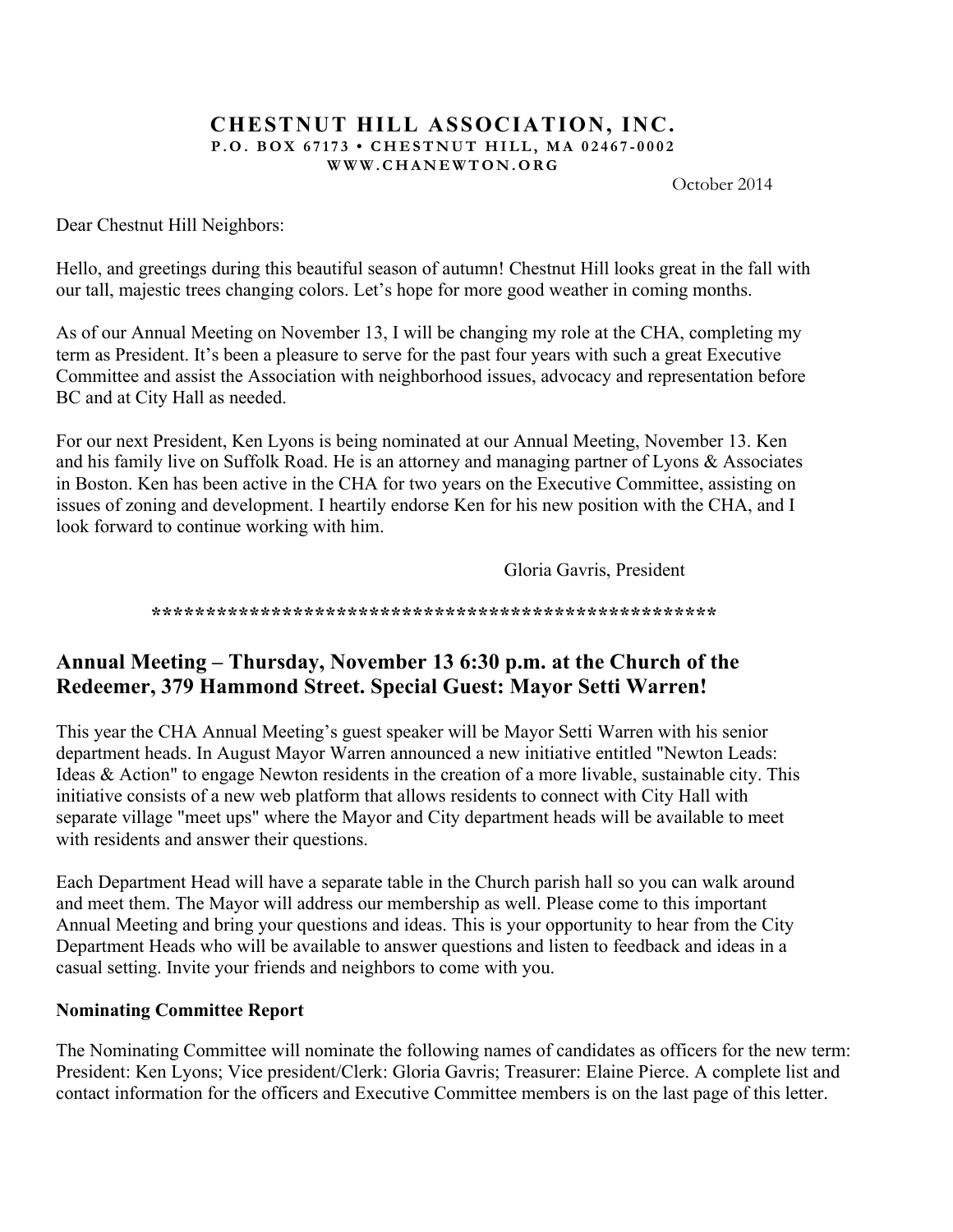#### **Neighborhood News**

## **Launch of** *Chestnut Hill Living* **Magazine:**

N2 Publishing, one of Fortune Magazine's 5000 fastest growing companies, has launched a new free publication in the 02467 Chestnut Hill neighborhood entitled *Chestnut Hill Living*. It is a glossy full color magazine filled with local news about Chestnut Hill residents and businesses and is driven by local content and writers. Look for it in your mailbox coming later. If you are a budding writer or have interesting articles of local flavor, please contact Gates Ouimette, Area Director, at 617-564- 0485 or gates.ouimette@n2pub.com. He would love to hear from you. Who knows, you just might be on the next cover!

## **Waban Hill Reservoir**

This lovely five-acre parcel of land has been designated as surplus property by the MWRA, approved by the MA legislature for purchase. Last spring, Newton's Parks & Recreation Commission recommended that the City pursue the purchase of this parcel. Once the required appraisal from the MA Division of Capital Asset Management and Maintenance (DCAMM) has been received, the next step is to present the City's purchase plan before the Community Preservation Committee (CPC) later this fall. If you are interested in supporting the purchase of the Waban Hill Reservoir for open space and recreational use, please contact the "Friends of Waban Hill Reservoir," susan.servais@gmail.com

## **Boston College**

Boston College's McMullen Museum and Robsham Theatre and Performing Arts Center provide Chestnut Hill with wonderful opportunities to experience art and live theatre in our neighborhood.

The McMullen Museum of Art, located in Devlin Hall on Commonwealth Avenue, is free and open to the public M-F 11:00 am  $-4:00$  pm and weekends,  $12:00 - 5:00$  pm. The museum is presently exhibiting more than forty paintings and a wide selection of works on paper by Wifredo Lam (1902- 1982) with an exhibit entitled "Imagining New Worlds" though December 14, 2014.

The Robsham Theatre and Performing Arts Center will soon be showing "A Funny Thing Happened on the Way to the Forum" October 22- 26th with evening and matinee performances. The "Forum" is fast paced, irreverent, and musical. For tickets, please call 617-552-4800.

## **Waterworks Museum**

The Waterworks Museum on Beacon Street sponsors a series of Wednesday lectures on various historical topics. Check waterworksmuseum.org/calendar for details. Current lectures are on the history of the Quabbin Reservoir, the science of historic steam engines, and the MWRA broken water main in 2010.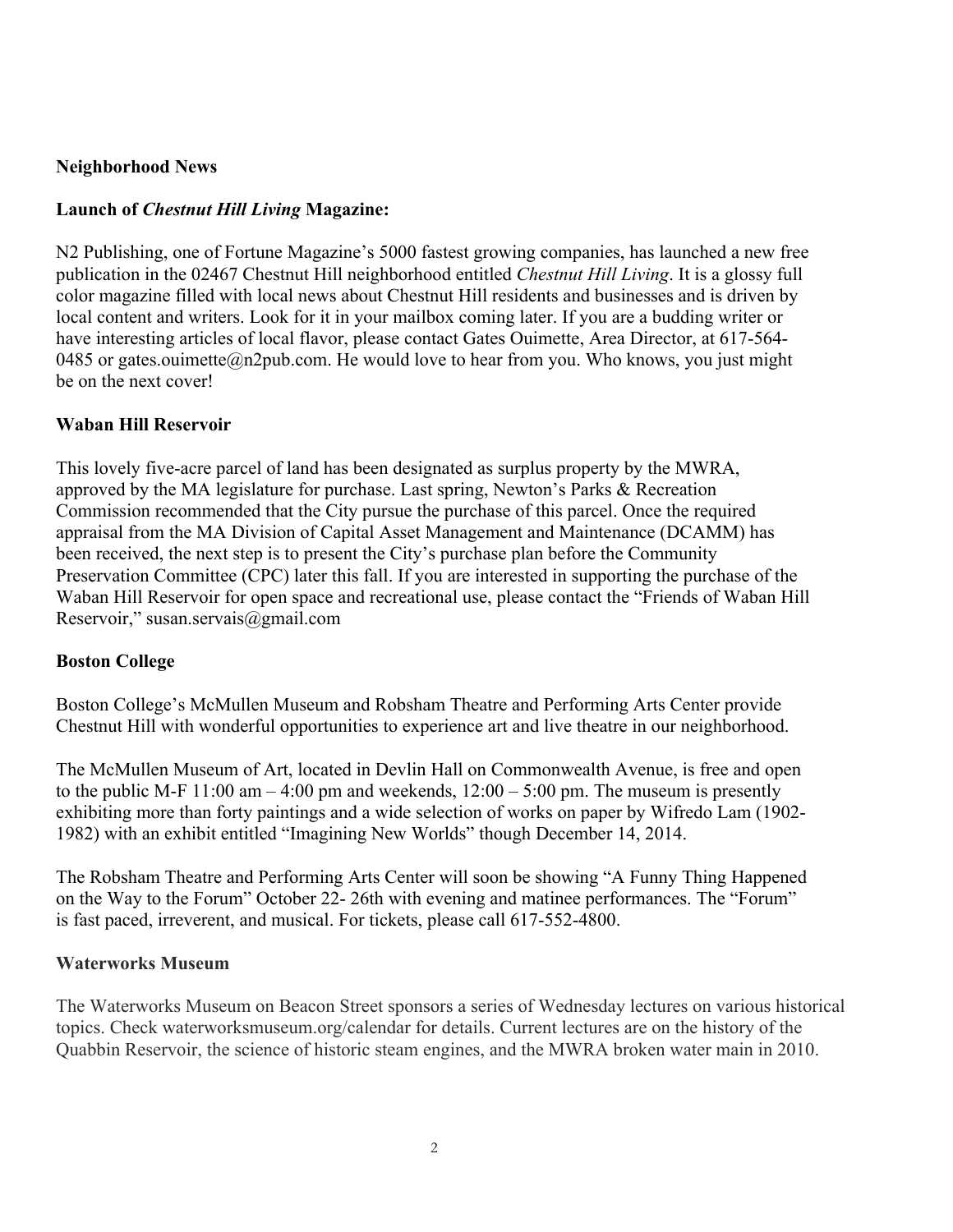### **Boston College Sports Schedule**

For updated info, check www.bceagles.com. Police will be on duty to discourage parking on local neighborhood streets before, during, and after the games. Call BC Police with any complaints on your street. (617-552-4440) or their Community Hotline at (617-552-2443. The CHA has representatives at scheduled meetings of the BC Traffic Council to exchange information and neighborhood concerns.

### **The Atrium**

What used to be the Atrium Mall is under a complete renovation. No new tenants have been announced, and all options are "on the table" for future use. The owners, the Bullfinch Group, are attempting to make the Route 9 façade more attractive. Representatives of the CHA have been to a few meetings with the project's owners and attorneys to review possible tenants but none came to fruition. We will keep you posted via our website with any new developments or tenants are secured.

### **Hammond Street Entrance to CVS and Star Market**

The safety and access improvements at the driveway off Hammond Street into (and out of) "The Street" have been addressed by the Brookline Zoning Board of Appeals with a special permit. However, additional conditions and possible expenditures for mitigation and reconstruction of the driveway are still under review with Brookline and WS Development. In the meantime, WSD painted the "Do Not Block the Driveway" box this past spring in hopes of reducing some of the congestion.

#### **Hammond Pond Floating Walkway**

As mentioned in the last Newsletter, the MA DEP approved a significantly scaled down version of the originally proposed "floating walkway" over Hammond Pond. This project appears to be going forward, and the DEP anticipates activity on the pond next spring and summer, with completion date of fall 2015. We understand that the sponsoring family has pledged maintenance funds of \$10,000 per year for ten years, plus improvements to the pond, landscaping, and nearby DCR pathways. Final plans and permits have not been released, but we will try to keep you informed of progress.

## **Help Us Build CHA Membership**

You may be among the many residents receiving this letter for the first time, as we have expanded our coverage of Chestnut Hill with new addresses from the Newton Voter List. You can help spread the word by letting us know of others who would enjoy our news and activities. Just send any names and addresses via email to  $\underline{admin}(\partial_c$ chanewton.org. Although we normally solicit support and membership dues in the spring, we welcome contributions and new members at any time. If you have a new neighbor, please pass along this Newsletter and suggest that they join the Chestnut Hill Association. It is a great way to stay in touch with your neighbors. Thanks for your support and help.

Dick Tucker, Editor